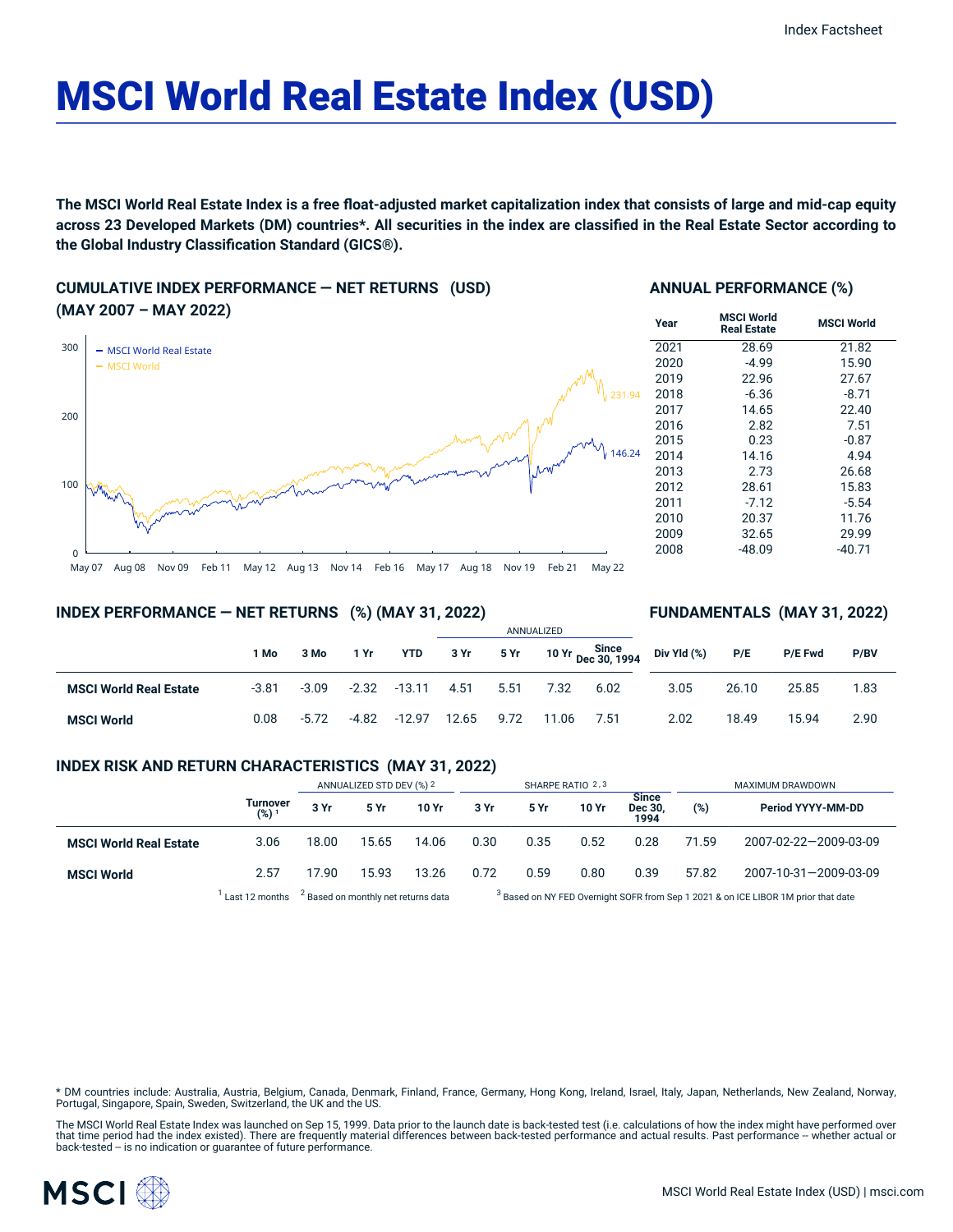#### **INDEX CHARACTERISTICS**

|                     | <b>MSCI World Real Estate</b> |  |
|---------------------|-------------------------------|--|
| Number of           | 96                            |  |
| <b>Constituents</b> |                               |  |
|                     | <b>Mkt Cap (USD Millions)</b> |  |
| Index               | 1,527,249.45                  |  |
| Largest             | 116,645.11                    |  |
| <b>Smallest</b>     | 2.452.50                      |  |
| Average             | 15.908.85                     |  |
| <b>Median</b>       | 8.076.46                      |  |
|                     |                               |  |

### **TOP 10 CONSTITUENTS**

MAY 31, 2022 Index Factsheet

| CI World Real Estate<br>96 |                               | <b>Float Adi Mkt Cap</b><br>USD Billions) | <b>Index</b><br>Wt. (%) |
|----------------------------|-------------------------------|-------------------------------------------|-------------------------|
|                            | AMERICAN TOWER CORP           | 116.65                                    | 7.64                    |
| <b>Cap (USD Millions)</b>  | <b>PROLOGIS</b>               | 94.25                                     | 6.17                    |
| 1,527,249.45               | <b>CROWN CASTLE INTL CORP</b> | 81.97                                     | 5.37                    |
| 116,645.11                 | <b>EOUINIX</b>                | 61.87                                     | 4.05                    |
| 2,452.50                   | <b>PUBLIC STORAGE</b>         | 52.18                                     | 3.42                    |
| 15,908.85                  | DIGITAL REALTY TRUST          | 39.61                                     | 2.59                    |
|                            | <b>WELLTOWER INC</b>          | 38.78                                     | 2.54                    |
| 8.076.46                   | <b>REALTY INCOME CORP</b>     | 38.60                                     | 2.53                    |
|                            | SIMON PROPERTY GROUP          | 37.68                                     | 2.47                    |
|                            | <b>SBA COMMUNICATIONS A</b>   | 36.62                                     | 2.40                    |
|                            | Total                         | 598.20                                    | 39.17                   |

**MSCI FaCS**

# **FACTORS - KEY EXPOSURES THAT DRIVE RISK AND RETURN MSCI FACTOR BOX**



# **SUB-INDUSTRY WEIGHTS**



- 
- Real Estate Operating Companies 5.94% Health Care REITs 5.8% Office REITs 5.01%
- Diversified REITs 4.23% Real Estate Services 2.75% Real Estate Development 1.57%
- Other 0.93%



relative to a broad global index - MSCI ACWI IMI.

Neutral factor exposure (FaCS = 0) represents MSCI ACWI IMI.